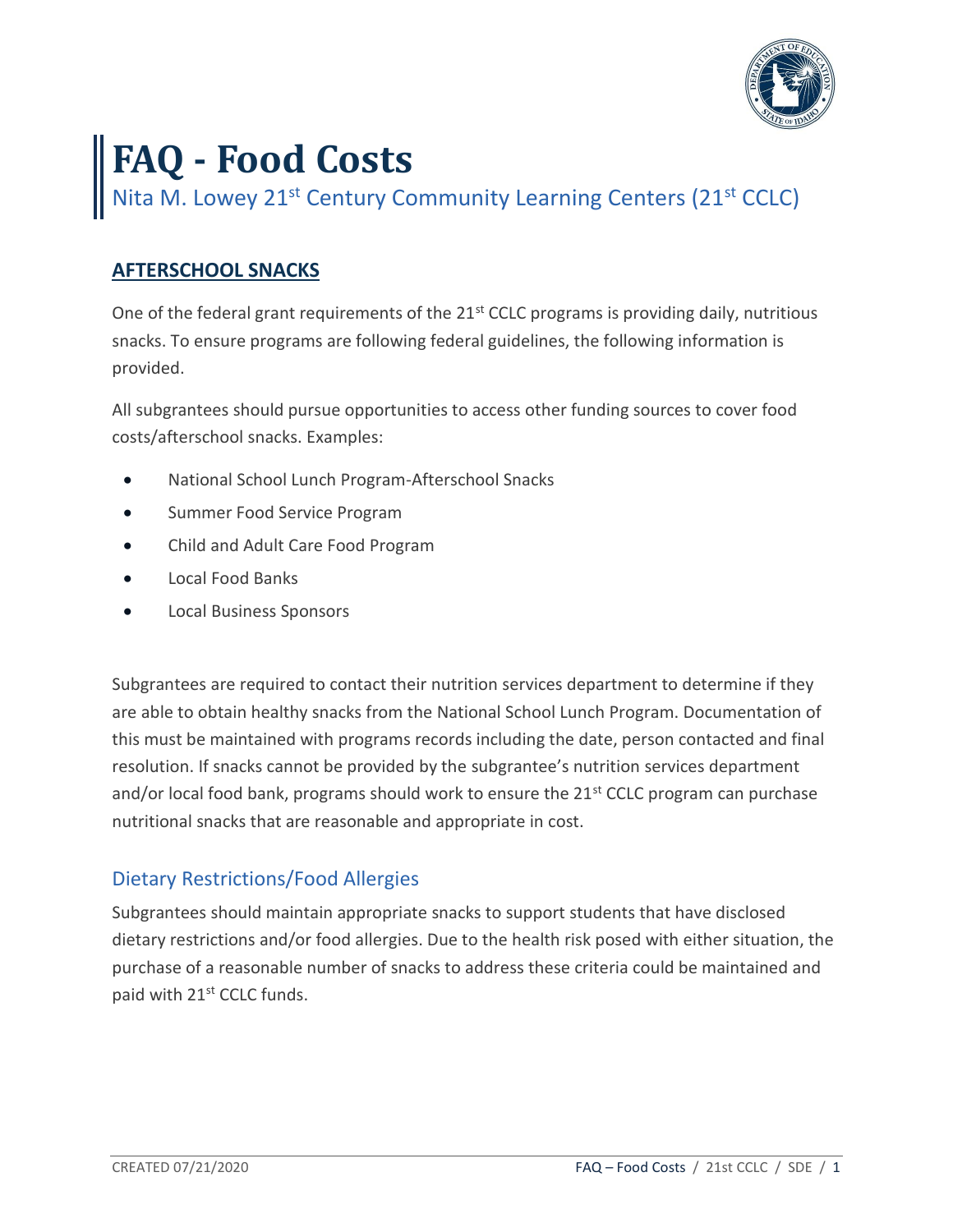# **FIELD TRIPS**

## Day Field Trip Food Costs

In providing food for day field trips (during non-school hours), programs should partner with their subgrantee's nutrition services department or alternative funding sources. If partnering with the subgrantee's nutrition services department or alternative funding source is not an option, 21<sup>st</sup> CCLC funding can be used to provide student lunch that is reasonable and appropriate in cost as well as following the USDA nutritional guidelines. To use  $21^{st}$  CCLC funding to cover these costs, prior approval by the  $21<sup>st</sup>$  CCLC State Program Coordinator is required as well as providing documentation of the lack of access to field trip lunches.

Parent chaperone and staff food costs cannot be paid for with  $21^{st}$  CCLC funding during day field trips.

*Note: Food purchased at concessions, restaurants, fast food establishments or similar vendors are NOT typically allowable.* 

## Overnight or Out-of-State Field Trip Food Costs

Food associated with overnight stays must be reasonable and appropriate in cost and follow guidelines established by the USDA. Field trip forms must be submitted to the SDE with all costs associated with the trip and must receive prior approval from SDE. Food costs must be clearly addressed on the *Field Trip Approval Request*.

If a parent chaperone and staff food cost cannot be covered by other funding sources, these costs should be outlined on the *Field Trip Approval Request* and will be reviewed by SDE.

#### **PROGRAMMING**

#### Food Associated with Curriculum, Lessons or Units

Food costs associated with curriculum, lessons or units are allowable (Ex: cooking classes, nutritional units, arts/crafts units). The cost must be reasonable and necessary to the curriculum approved in the original application, annual budget submission and/or submitted to the SDE for prior approval. Clear documentation must be maintained that aligns the class with approved project goals and performance measures.